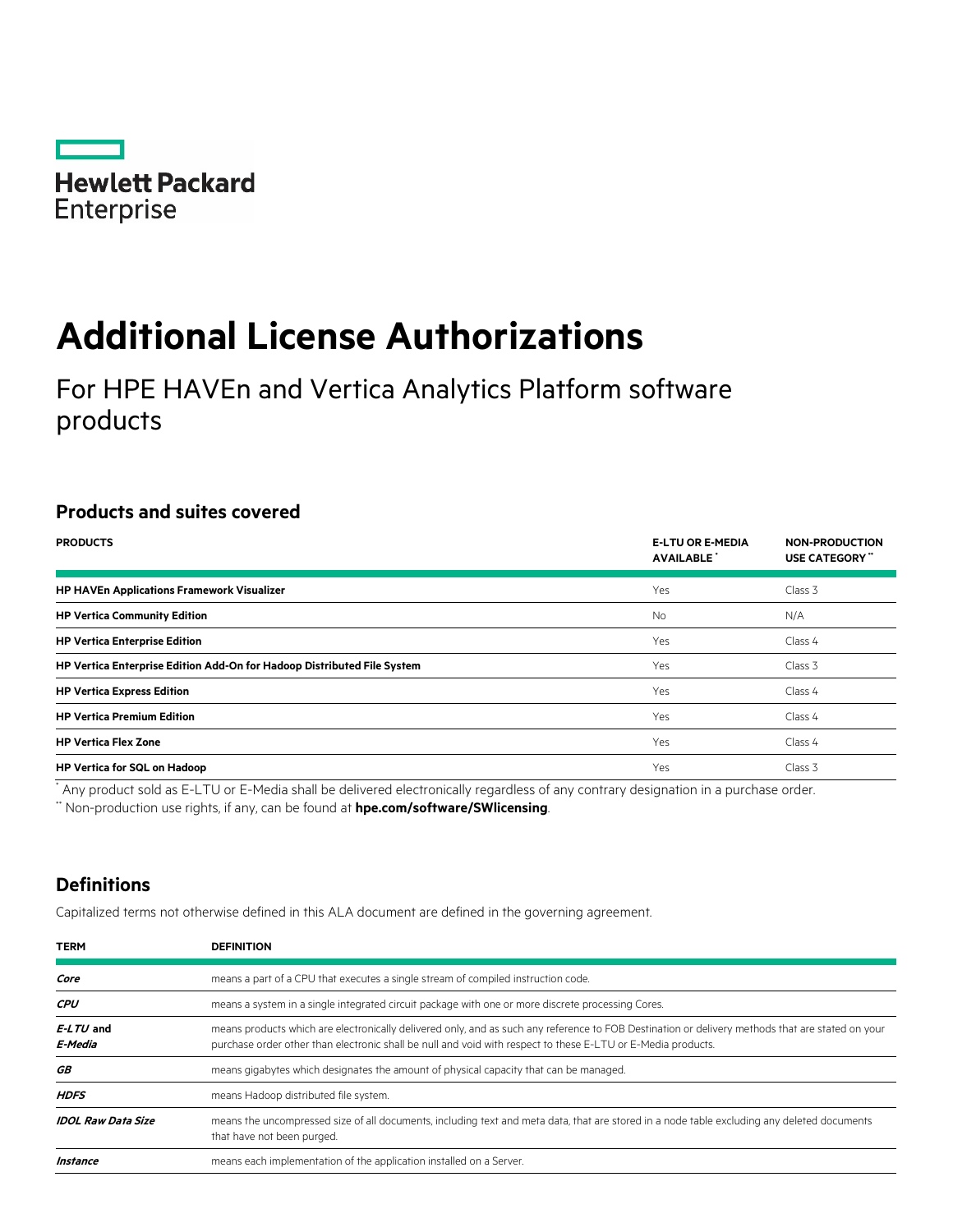| <b>LTU</b><br>means License To Use.<br><b>MP</b><br>means monthly payment for the term LTU and Term Support. When MP is indicated in the product description customer is required to submit a<br>purchase order inclusive of both for the term of the license.<br><b>Named User or Nmd User</b><br>means a specific individual authorized by you to access the software regardless of whether they are actively using the software.                                                                                                                                                                                                                                                                                                |                                                                                                                                                      |  |
|------------------------------------------------------------------------------------------------------------------------------------------------------------------------------------------------------------------------------------------------------------------------------------------------------------------------------------------------------------------------------------------------------------------------------------------------------------------------------------------------------------------------------------------------------------------------------------------------------------------------------------------------------------------------------------------------------------------------------------|------------------------------------------------------------------------------------------------------------------------------------------------------|--|
|                                                                                                                                                                                                                                                                                                                                                                                                                                                                                                                                                                                                                                                                                                                                    |                                                                                                                                                      |  |
|                                                                                                                                                                                                                                                                                                                                                                                                                                                                                                                                                                                                                                                                                                                                    |                                                                                                                                                      |  |
|                                                                                                                                                                                                                                                                                                                                                                                                                                                                                                                                                                                                                                                                                                                                    |                                                                                                                                                      |  |
| Node<br>means a type of Node as further defined in the Software specific terms below.                                                                                                                                                                                                                                                                                                                                                                                                                                                                                                                                                                                                                                              |                                                                                                                                                      |  |
| On Disk Size<br>means the compressed size of data in an HP Vertica Flex Zone database measured by how much space it occupies on a hard disk drive ("On Disk<br>Size"). HP includes all logical HP Vertica Flex Zone database entities (stored in Flex tables) in the On Disk Size measurement. HP excludes the<br>following from the On Disk Size measurement:                                                                                                                                                                                                                                                                                                                                                                     |                                                                                                                                                      |  |
| · data stored in real (materialized) columns                                                                                                                                                                                                                                                                                                                                                                                                                                                                                                                                                                                                                                                                                       |                                                                                                                                                      |  |
| • multiple projections (underlying physical copies) of data from a logical database entity (table); i.e. data appearing in multiple projections of the<br>same table is only counted once                                                                                                                                                                                                                                                                                                                                                                                                                                                                                                                                          |                                                                                                                                                      |  |
| • data stored in temporary tables                                                                                                                                                                                                                                                                                                                                                                                                                                                                                                                                                                                                                                                                                                  |                                                                                                                                                      |  |
| • data stored in the Write Optimized Store (WOS)                                                                                                                                                                                                                                                                                                                                                                                                                                                                                                                                                                                                                                                                                   |                                                                                                                                                      |  |
| • data stored in system tables such as monitoring tables, data collector tables, query repository tables, Database Designer work tables, etc.                                                                                                                                                                                                                                                                                                                                                                                                                                                                                                                                                                                      |                                                                                                                                                      |  |
| • views                                                                                                                                                                                                                                                                                                                                                                                                                                                                                                                                                                                                                                                                                                                            |                                                                                                                                                      |  |
| <b>ORC File</b><br>means Optimized Row Columnar (ORC) file format.                                                                                                                                                                                                                                                                                                                                                                                                                                                                                                                                                                                                                                                                 |                                                                                                                                                      |  |
| <b>Parquet File</b><br>means Columnar data format.                                                                                                                                                                                                                                                                                                                                                                                                                                                                                                                                                                                                                                                                                 |                                                                                                                                                      |  |
| means the uncompressed data stored in an HP Vertica database as if such uncompressed data had been exported from the database in text<br>Raw Data Size or Vertica<br><b>Raw Data Size</b><br>format ("Raw Data Size"). All logical database entities (tables) and all derived and aggregate tables are included in the Raw Data Size<br>measurement. All data stored in external tables in the ORC or Parquet format is included in the Raw Data Size. Data stored in Flex Tables will be<br>counted as one tenth the capacity stored in a regular table (e.g. 1TB loaded into Flex Tables will count as 100GBs towards the license capacity).<br>The following is excluded from the following from the Raw Data Size measurement: |                                                                                                                                                      |  |
| • multiple projections (underlying physical copies) of data from a logical database entity (table); i.e. data appearing in multiple projections of the<br>same table is only counted once                                                                                                                                                                                                                                                                                                                                                                                                                                                                                                                                          |                                                                                                                                                      |  |
| • data stored in temporary tables                                                                                                                                                                                                                                                                                                                                                                                                                                                                                                                                                                                                                                                                                                  |                                                                                                                                                      |  |
| • deleted data that remains in the database                                                                                                                                                                                                                                                                                                                                                                                                                                                                                                                                                                                                                                                                                        |                                                                                                                                                      |  |
| • data stored in the Write Optimized Store (WOS)                                                                                                                                                                                                                                                                                                                                                                                                                                                                                                                                                                                                                                                                                   |                                                                                                                                                      |  |
| • data stored in system tables such as monitoring tables, data collector tables, query repository tables, Database Designer work tables, etc.                                                                                                                                                                                                                                                                                                                                                                                                                                                                                                                                                                                      |                                                                                                                                                      |  |
| • views                                                                                                                                                                                                                                                                                                                                                                                                                                                                                                                                                                                                                                                                                                                            |                                                                                                                                                      |  |
| • copies or adaptations for back-up or archival purposes or when copying or adaptation is an essential step in the authorized use of the HP<br>Vertica software                                                                                                                                                                                                                                                                                                                                                                                                                                                                                                                                                                    |                                                                                                                                                      |  |
| Server or SVR<br>means any designated computer system in which an Instance or Instances of the software is installed.                                                                                                                                                                                                                                                                                                                                                                                                                                                                                                                                                                                                              |                                                                                                                                                      |  |
| means terabytes which designates the amount of physical capacity that can be managed.<br>TВ                                                                                                                                                                                                                                                                                                                                                                                                                                                                                                                                                                                                                                        |                                                                                                                                                      |  |
| <b>Term License to Use or</b><br>Term LTU<br>Month(1M), One Year(1Y) etc. Term LTU's are not perpetual licenses.                                                                                                                                                                                                                                                                                                                                                                                                                                                                                                                                                                                                                   | means a software license to use (LTU) which indicates in its license description that the license is valid for a specific period of time such as One |  |
| means a fixed period support offering that is only valid during the time period of the associated Term LTU.<br><b>Term Support</b>                                                                                                                                                                                                                                                                                                                                                                                                                                                                                                                                                                                                 |                                                                                                                                                      |  |
|                                                                                                                                                                                                                                                                                                                                                                                                                                                                                                                                                                                                                                                                                                                                    | means without restrictions in terms of number of systems, devices or media, depending on the context.                                                |  |
| <b>Unlimited or Unl</b>                                                                                                                                                                                                                                                                                                                                                                                                                                                                                                                                                                                                                                                                                                            |                                                                                                                                                      |  |

### **Software specific license terms**

Software products with software specific license terms are described below. Software products covered by this ALA document (as listed above) and not covered in this section do not have software specific license terms.

#### **HP HAVEn Applications Framework Visualizer**

HP HAVEn Applications Framework Visualizer ("Visualizer") is licensed per Named User. The following additional restrictions apply to the use of Visualizer:

• 1 unit of Visualizer license is authorized as follows: 5 Named Users.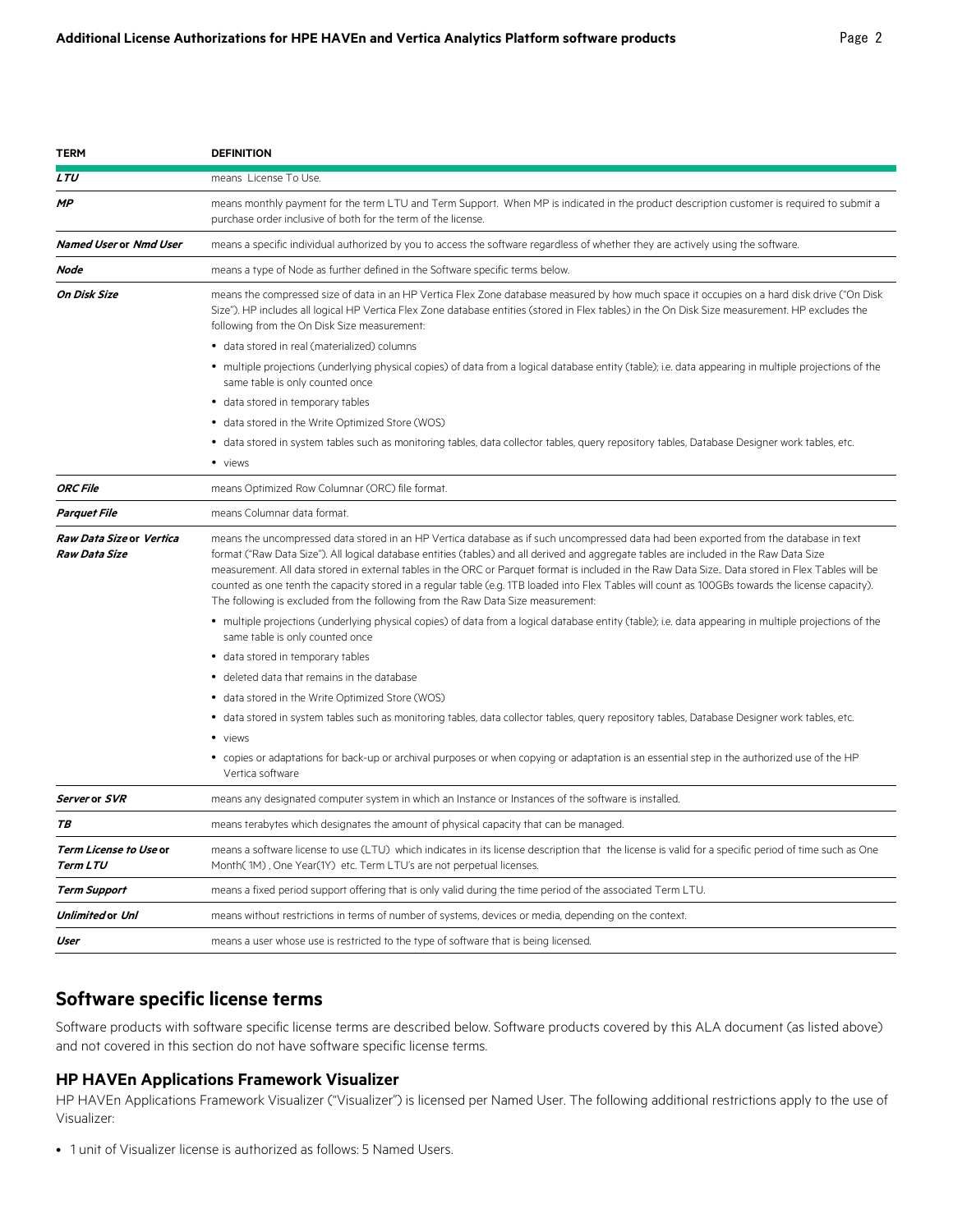- The Visualizer license does not include a license for HP Vertica Express Edition, HP Vertica Premium Edition and/or HP IDOL Premium Edition. You are required to purchase a separate license for at least one of these products in order to use Visualizer.
- The table below indicates the limitation on the number of CPU Cores which can run Visualizer:

| NUMBER OF VISUALIZER LICENSES<br><b>MEASURED IN UNITS</b> | <b>MAXIMUM NUMBER</b><br>OF CORES |
|-----------------------------------------------------------|-----------------------------------|
| っ                                                         | 4                                 |
| 6                                                         | 4                                 |
| 20                                                        | 4                                 |
| 30                                                        | 8                                 |
| 100                                                       | 12                                |
| 200                                                       | 16                                |

\* Initial purchase of Visualizer requires a minimum of two licenses.

• The use of the Studio functionality which is part of Visualizer (SDK SOFTWARE) is limited to developing applications that are hosted on Visualizer. HPE BEARS NO RESPONSIBILITY FOR THE CONSEQUENCES OF USE BY LICENSEE OF THE SDK SOFTWARE AS MODIFIED BY LICENSEE, ANY SOFTWARE CREATED BY LICENSEE AND SDK LIBRARIES, MAKES NO REPRESENTATIONS AND DISCLAIMS ALL WARRANTIES WITH RESPECT TO THE SDK SOFTWARE AS MODIFIED BY LICENSEE, ANY SOFTWARE CREATED BY LICENSEE AND SDK LIBRARIES, AND DOES NOT GUARANTEE THE PERFORMANCE OF THE SDK SOFTWARE AS MODIFIED BY LICENSEE, ANY SOFTWARE CREATED BY LICENSEE OR SDK LIBRARIES, INCLUDING WITHOUT LIMITATION THAT ANY SDK LIBRARIES WRITTEN AGAINST ONE VERSION OF THE SDK SOFTWARE WILL BE BINARY COMPATABLE WITH FUTURE VERSIONS OF THE SDK SOFTWARE.

#### **HP Vertica Community Edition**

HP Vertica Community Edition license terms are the same as the HP Vertica Enterprise Edition license terms listed below with the following exceptions: a) Raw Data Size is limited to one (1) TB, b) to be used on no more than three (3) Servers or other resources that act as a single system whether physical or virtual and c) cannot be connected to multiple editions of HP Vertica Community Edition. HP Vertica Community Edition license includes the HP Vertica Pulse and HP Vertica Place features which are valid for use for thirty (30) days from the time of download of such features. HP Vertica Community Edition must be installed on a separate Node from Hadoop when performing queries of the Hadoop native formatted data. A Node means a Server that act as a single computer system whether physical or virtual.

#### **HP Vertica Enterprise Edition**

HP Vertica Enterprise Edition is licensed per TB measured in Raw Data Size, on an Unlimited number of central processing units or CPUs and for an Unlimited number of Users. HP Vertica Enterprise Edition must be installed on a separate Node from Hadoop when performing queries of the Hadoop native formatted data. A Node means a Server that act as a single computer system whether physical or virtual.

The use of HDFS as a storage location is permitted and counts against the licensed capacity.

The HP Vertica Enterprise Edition includes a limited, revocable (as provided herein), nonexclusive right to use the source code of the HP Vertica SDK Software ("SDK Software), without right to transfer or sublicense, for the sole purpose of creating libraries and functions for use with the HP Vertica Enterprise Edition solely for Licensee's internal use ("SDK Libraries"). Licensee shall own all SDK Libraries provided, however, that the SDK Libraries are to be used by Licensee for Licensee's internal purposes in connection with the use and operation of the HP Vertica Enterprise Edition, and Licensee is expressly prohibited from transferring, assigning, distributing, licensing or selling the SDK Libraries to any third party. If Licensee uses third party or open source software to develop SDK Libraries using the SDK Software, Licensee is solely responsible for complying with any such third party or open source license requirements.

HPE BEARS NO RESPONSIBILITY FOR THE CONSEQUENCES OF USE BY LICENSEE OF THE SDK SOFTWARE AS MODIFIED BY LICENSEE, ANY SOFTWARE CREATED BY LICENSEE AND SDK LIBRARIES, MAKES NO REPRESENTATIONS AND DISCLAIMS ALL WARRANTIES WITH RESPECT TO THE SDK SOFTWARE AS MODIFIED BY LICENSEE, ANY SOFTWARE CREATED BY LICENSEE AND SDK LIBRARIES, AND DOES NOT GUARANTEE THE PERFORMANCE OF THE SDK SOFTWARE AS MODIFIED BY LICENSEE, ANY SOFTWARE CREATED BY LICENSEE OR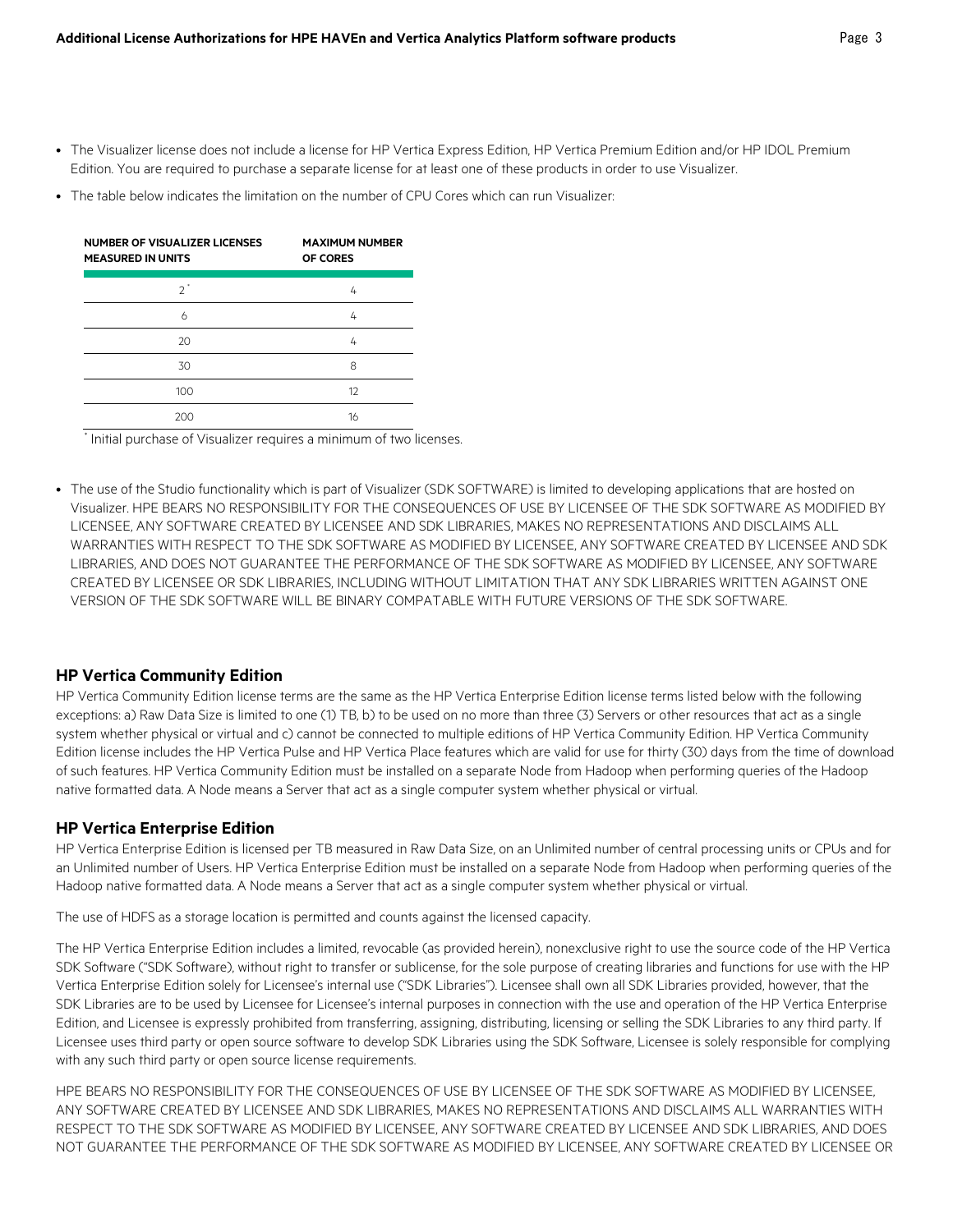SDK LIBRARIES, INCLUDING WITHOUT LIMITATION THAT ANY SDK LIBRARIES WRITTEN AGAINST ONE VERSION OF THE SDK SOFTWARE WILL BE BINARY COMPATABLE WITH FUTURE VERSIONS OF THE SDK SOFTWARE.

Any licensing terms designated as being of Vertica Systems, Inc. that may be embedded in the software are inapplicable in their entirety. Third party suppliers are intended beneficiaries and independently may protect their rights in the software in the event of any infringement. All rights not expressly granted to Licensee are reserved solely to HPE or its suppliers.

#### **HP Vertica Enterprise Edition Add-On for Hadoop Distributed File System**

HP Vertica Enterprise Edition Add-On for Hadoop Distributed File System is licensed per TB measured in Raw Data Size on an Unlimited number of central processing units or CPUs and for an Unlimited number of Users.

#### **HP Vertica Express Edition**

HP Vertica Express Edition terms are the same as the HP Vertica Premium Edition license terms listed below.

The following features and functionality are not included with licenses of HP Vertica Express Edition:

- 1. Advanced SQL Functions
	- A. Analytical Functions
	- B. Patterns Matching Functions
	- C. Time Series Functions
- 2. ROLAP SQL Functions
	- A. ROLLUP Aggregate
	- B. GROUPING SETS Aggregate
	- C. CUBE Aggregate
	- D. Pivot
- 3. Geospatial Analysis Function via Vertica pre-built UDX (HP Vertica Place UDx)
- 4. Sentiment Analysis Function via Vertica pre-built UDX (HP Vertica Pulse UDx)
- 5. R Integration via Vertica pre-built UDX
- 6. Workload Analyzer
- 7. KV Interface
- 8. Fault Groups
- 9. Live Aggregate Projections
- 10. Text Search
- 11. Predictive Analytics Functions
	- A. Normalization, outlier detection, sampling, imbalanced data processing and missing value imputation functions
	- B. Linear regression, logistic regression, k-means, naïve bayes, random forests, singular value decomposition, support vector machines, generalized boost models, neural networks, page rank, k nearest neighbors
	- C. Confusion matrix, receiver operator characteristic (ROC), error rate, lift table, mean squared error, r squared, wald statistics

#### **HP Vertica Flex Zone**

HP Vertica Flex Zone is licensed TB measured by On Disk Size, on an Unlimited number of CPUs and for an Unlimited number of Users. HP Vertica Flex Zone also includes a 1 TB license for HP Vertica Enterprise Edition.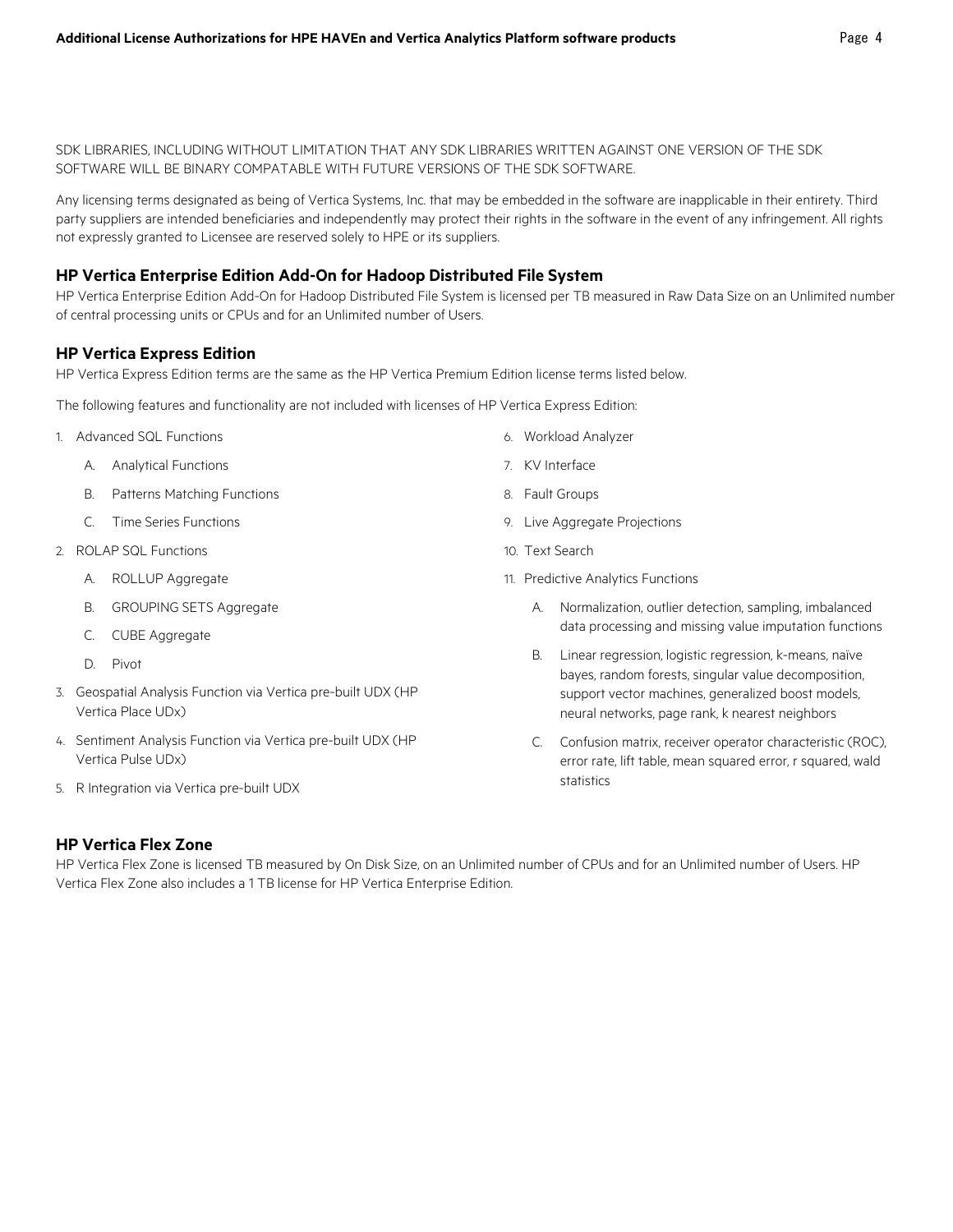#### **HP Vertica for SQL on Hadoop**

HP Vertica for SQL on Hadoop is licensed per Node, on an Unlimited number of central processing units or CPUs and an Unlimited number of Users. A Node means a Server that act as a single computer system whether physical or virtual. HP Vertica for SQL on Hadoop is for deployment on Hadoop nodes.

The following features and functionality are not included with licenses of HP Vertica for SQL on Hadoop:

- 1. HP Innovations (HP Vertica Place, HP Vertica Pulse, and HP Vertica Distributed R)
- 2. Spatial Analysis Function (HP Vertica Place UDx)
- 3. Sentiment Analysis Function (HP Vertica Pulse UDx)
- 4. User Defined Extensions (R UDxs, C++ UDxs). UDx libraries shipped with Vertica and Java UDxs are included with HP Vertica for SQL on Hadoop license
- 5. Advanced SQL Functions
	- A. Analytical Functions
	- B. Pattern Matching Functions
	- C. Time series Functions
- 6. ROLAP SQL Functions
	- A. ROLLUP Aggregate
	- B. GROUPING SETS Aggregate
	- C. CUBE Aggregate
	- D. Pivot
- 7. Text Search
- 8. Live Aggregate Projections
- 9. Dynamic Workload Management (Secondary Resource Pools Cascade To Parameter)
- 10. Vertica Linux (EXT4) File System for storing business data.
- 11. Backup and Restore utility (vbr.py)
- 12. Predictive Analytics Functions
	- A. Normalization, outlier detection, sampling, imbalanced data processing and missing value imputation functions
	- B. Linear regression, logistic regression, k-means, naïve bayes, random forests, singular value decomposition, support vector machines, generalized boost models, neural networks, page rank, k nearest neighbors
	- C. Confusion matrix, receiver operator characteristic (ROC), error rate, lift table, mean squared error, r squared, wald statistics